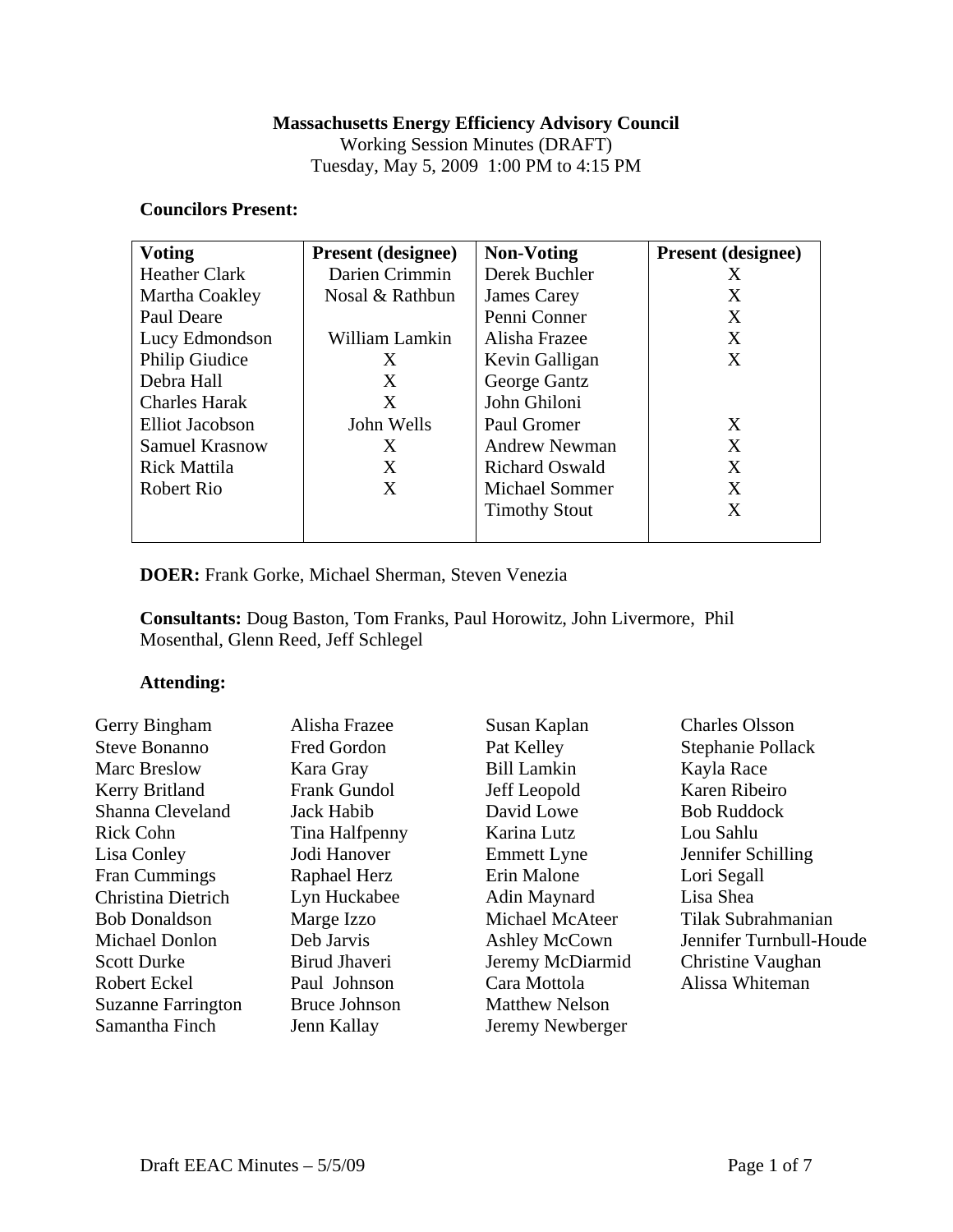NOTE: To assure that the questions and issues raised by the Council and other stakeholders are fully captured, these minutes provide more detail than past minutes. The prime question has been underlined for each section to simplify review.

## I. Introduction & Consultant Presentation

Gorke noted that he asked the consultant team (Consultants) to prepare a preliminary initial analysis of the Program Administrators' (PA) April  $30<sup>th</sup>$  filing (the Plan). Schlegel presented the Consultant's preliminary analysis ( available at http://www.maeeac.org/docs/090505-ConsultantPrelim.pdf ) including a proposal for a near-term schedule, comparison of the PA to the Consultant proposed goals, and a proposed schedule through the Council's decision point on July 29.

## II. Questions/Comments - General

A. Gorke asked if the Consultants have analyzed the correlation between the Council's adopted priorities and the PA's proposed Plan. Schlegel responded that this will be prepared for the May 12 meeting, noting that additional data from the PAs will be necessary for an accurate assessment. He also cautioned against drawing conclusions from the preliminary rate/bill impact analysis, as this is likely to be refined.

B. Nosal request information on the PA process for developing a target (2%) annual savings) that is lower than the target the Consultants previously proposed (3% annual savings). Conner noted that the PAs referenced the five touchstones presented during the morning session, that the statewide Plan is an aggregation of individual PA plans, and that NStar developed its plan with a "bottom-up" approach reviewing opportunities by end-use & sector with reference to studies, internal customer information and external data such as Dodge Reports and evaluation.

1. Nosal asked if there was a range of savings developed among the PAs and if the target presented is a statewide average? Conner responded that there was variation by utility.

2. Nosal noted that it seems to be "bottom up driven" and expressed interest in reviewing the data behind the aggregated presentation. He asked how the Council could access to this data in an efficient way to understand what's behind numbers. Conner responded that more detail will be available as the PAs optimize the programs. Nosal followed up expressing interest in company-specific and program-specific data.

3. Nosal asked what barriers to reaching the 3% savings goal the PAs identified. Conner responded noting the "traditional" barriers exist as well as a particular concern about affordability. She also noted that they have "never opened the floodgates" to increase customer awareness and that there is a concern about the availability of equipment and labor. She also noted a political consideration of the utilities' fiduciary responsibility to balance investment with savings in the current economy.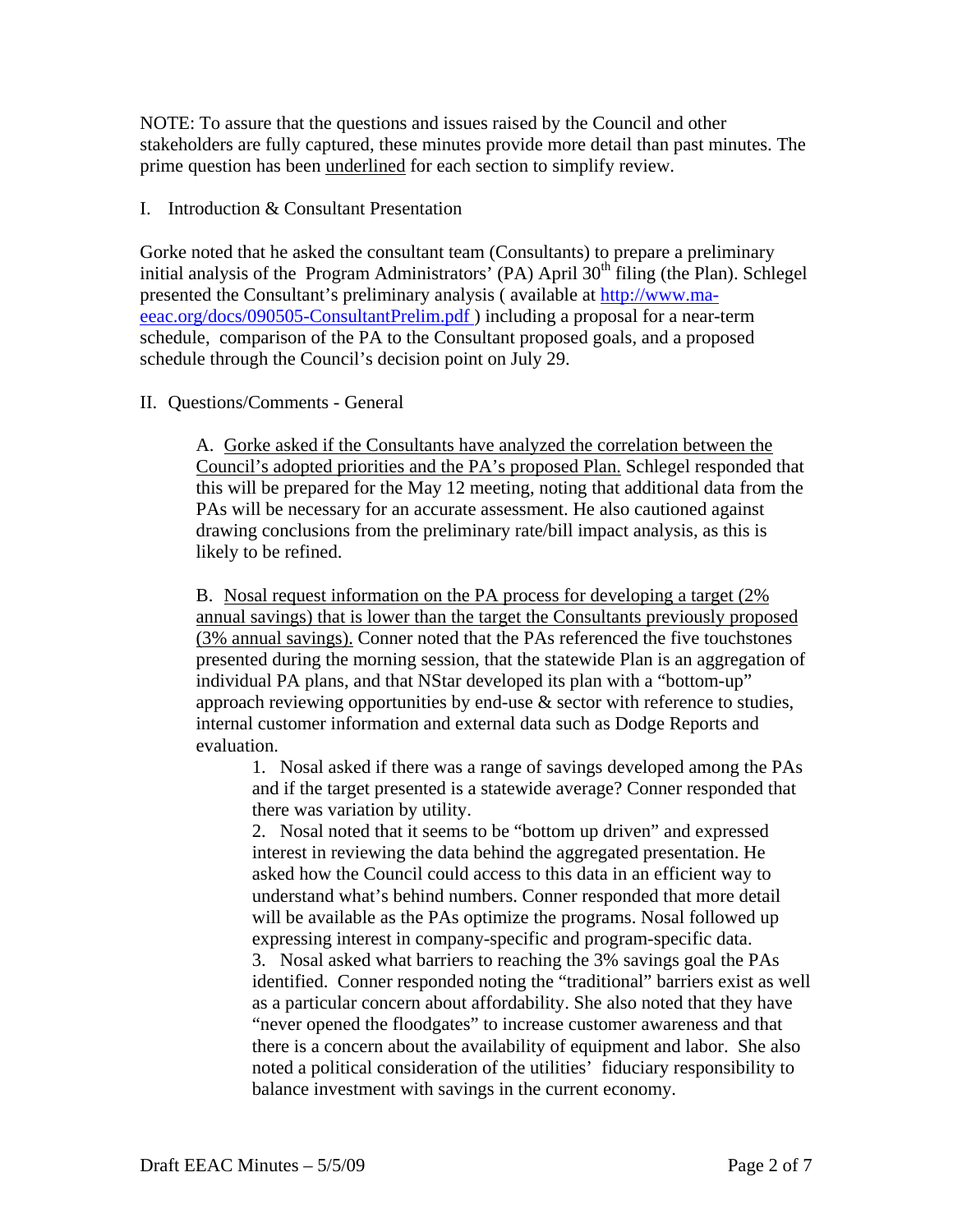4. Nosal asked what criteria the PAs used to determine affordability. Conner responded that affordability relates to incentives offered to customers.

C. Harak asked for information that would show the Council what measures and level of effort would be cheaper than supply, or cost effective, and the criteria and process by which the PAs constrained the Plan. He suggested that the Plan appears to be a "second cut" asked to see the first cut, what might be achievable before politics and affordability are factored in. Conner responded that the Plan passed the Total Resource Cost (TRC) test and asked if Harak is suggesting the Plan be based on avoid cost test. Harak responded that he wants to see the other concerns included in the analysis. Conner responded that this would be company specific. Schlegel noted that the Consultants are working on the assessment which will inform this discussion.

D. Rio asked how anticipated code changes were factored into the Plan. Buchler responded that Plan development included accommodate for current codes and known updates. Rio expressed concern that municipalities that adopt "stretch" codes will not have access to efficiency program resources. Gorke noted that this issue is worth more discussion.

E. Hall asked where multifamily buildings (MF) are to be located programmatically and where the savings from these customers will be recorded . Halfpenny noted that these customers are meter under a variety of regimes and that the onus will be on the PAs to reconcile the data. Shea noted that more information will be available in forthcoming program detail.

F. Lamkin noted that air quality is typically worst on the highest demand days and asked if the Plan takes timing of savings into consideration. McAteer responded that the PAs pay lots of attention to demand response (DR) due to environmental value and identify solutions across load periods.

1. Lamkin asked about the timing of the environmental impacts. Conner noted that the average measure life is 10.8 years and Newberger noted that environmental benefits persist over time from the three-year Plan installations.

G. Harak asked when the PAs project a report on the conclusions from the MF design charette will be available and how they will be incorporated into the Plan. Conner responded that the draft report will be available this week and that the PAs have put a team together to review. They anticipate the recommendations will fall into three categories: 1) Those that individual PAs can change immediately; 2) Those that require statewide coordination, e.g. a single portal; and, 3) those that may require regulatory changes.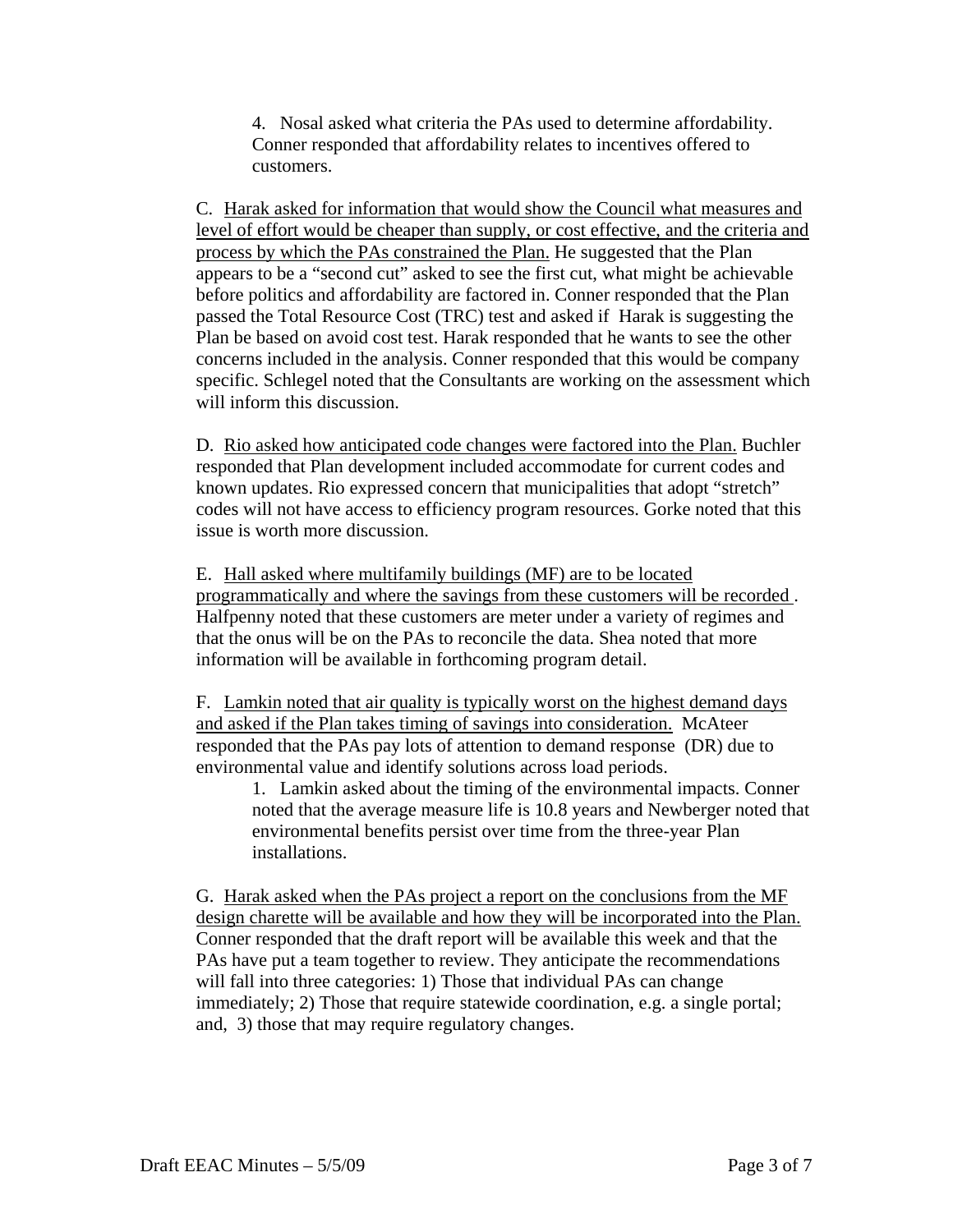H. Rathbun asked for a description of the peer review process each PA went through, as noted on page 13 of the electric Plan. Conner responded that peer review was led by Lyne and that sector experts reviewed sector filing.

I. Gromer asked where renewable energy is integrated into the Plan. Buchler responded that "hybrid systems" contemplates inclusion of renewables. Galligan responded that they have a pilot program for solar hot water in the low-income program and that customers who request a solar assessment are assisted to take advantage of existing programs.

J. Nosal noted that the Attorney General's office is interested in data and asked about the schedule for delivery. Gorke noted that DOER has the same interest, that Sherman is the lead for acquiring data, and that they expect to make it available to the Council. It is an item in the work plan. Krasnow queried process and Schlegel responded that sector-level data disaggregated by PA and programlevel data, statewide and disaggregated by PA, are necessary to determine the cause of the differences between the Consultant and PA proposals. Lyne responded that PA will work with the Consultants to get the Council what it needs.

1. Nosal asked if a list of data requests could be developed. Gorke noted that DOER and the Consultants are soliciting this information and will consolidate it.

2. Horowitz noted that this work is ongoing and a critical component to the Council's timely review.

K. Harak asked for information on the jobs created (number and type) and the expected work force development, referencing a study by Kevin Doyle. Newberger estimated that the electric plan would create 3,300 jobs and the gas plan 700. They extrapolated the DOER impact analysis of 2003-05 to derive this estimate. A percentage of the jobs will be short-term in the EE effort (rough estimate of 30%) while the balance will be long-term resulting from re-investment of the savings on energy expenditures.

L. Rio queried the source of funding for the MF program, noting that the law requires 10% from the C&I derived revenues, and reference page 202 in the electric plan. He notes that there is no requirement to go beyond 10% and noted he would like it adjusted if possible. He also raised the issue of separate rate classes for commercial and industrial customers. Conner noted that the PAs intend to provide a seamless program from the customer's perspective and that they will work out the allocations, based on customer rate class. Gorke noted that this issue need to be addressed.

M. Harak noted that the funding for MF and low income customers is a legal issue that requires resolution and asked if the amount these customers are contributing can be determined. Buchler noted that there is no MF specific tariff.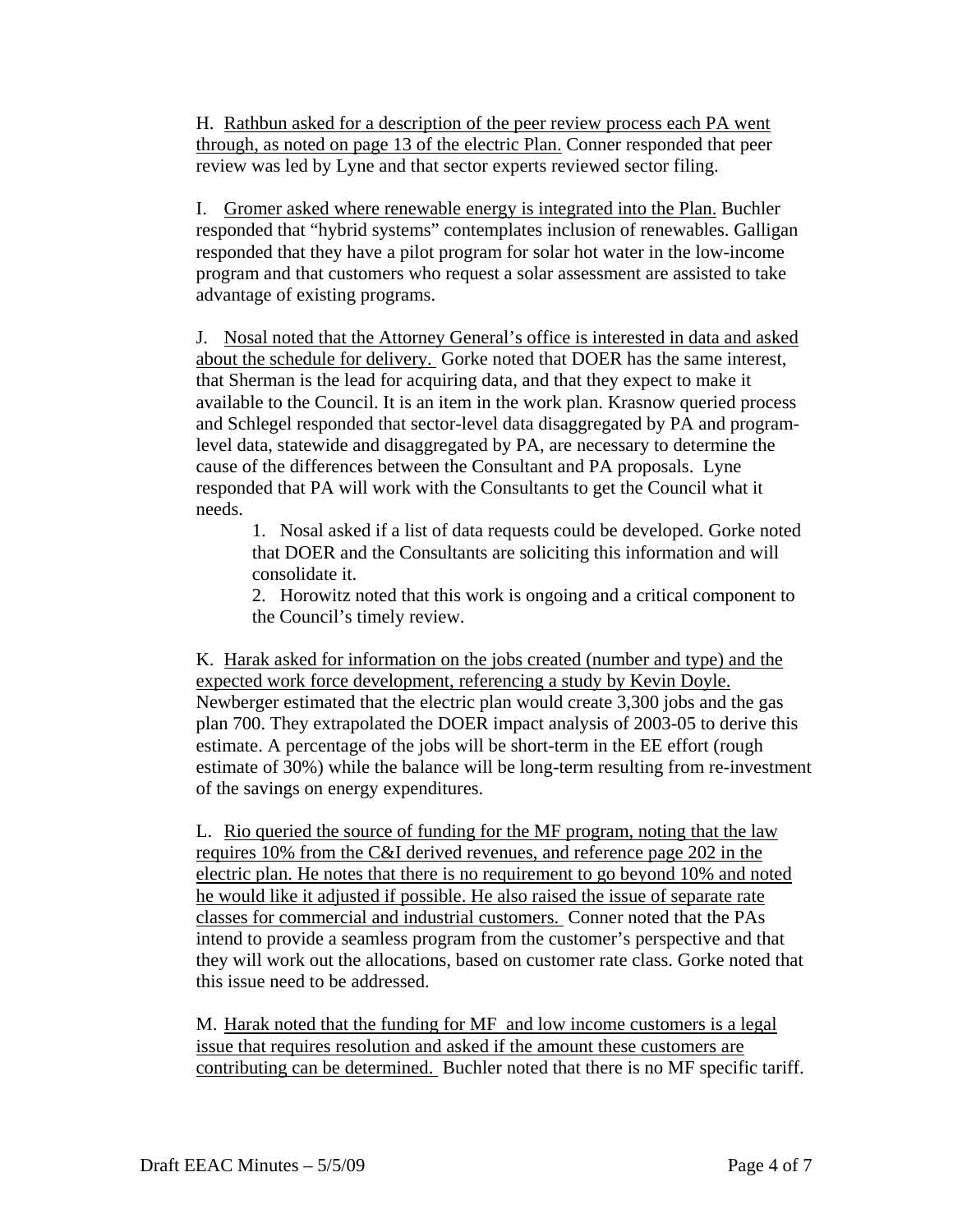Wells proposed that it could be calculated from the ground up. Gorke suggested that this is an issue for the DPU to resolve.

N. Nosal noted that the performance incentives presented in the plan appear to bo the status quo and asked "Are we done?" Conner responded that the PAs are anticipating discussion with the Council. Gorke suggested that this issue should be in the work plan and Schlegel responded that all main topics will be in the Consultant proposed work plan until directed otherwise.

O. Schlegel asked what the anticipated average percentage savings per customer would be for the MassSAVE in 2012, both electric and natural gas. Conner responded that it would vary by PA. Schlegel noted that the Consultants will have the similar questions for all sectors and programs and will need the number of participants by program for analysis referring to the analysis methodology from Docket 08-50A. Krasnow noted that this information drives the high level benefit cost analysis and that more detailed information is necessary to make the value proposition to the Commonwealth.

P. Rathbun asked, with regard to the Deep Retrofit program, what information from the 2009 program was used to inform the 2010 and on designs. Halfpenny responded that they are launching the program now and have no data as yet.

1. Rathbun queried the cost per participant and Halfpenny responded that this not yet available. Olsson noted that one project cost over \$100,000 with utilty contribution of \$40,000.

2. Rathbun asked what level of savings are anticipated from Deep Retrofit. Conner respond that it is not yet determined.

III. Break at 2:52 and reconvene at 3:07

IV. Questions/Comments - Residential

A. Rathbun asked what percentage of savings is attributable to lighting measures. Olsson responded that a very high percentage. Rathbun asked how the PAs accounted for the market shift anticipated from federal regulations in 2012 was accommodated and was informed that this would be the new baseline.

V. Questions/Comments – Commercial & Industrial

A. Rio asked if there is provision for the Accelerated Application Process in the Green Communities Act and how it is handled in the Plan. Gundal responded that it is currently in the programs and would be continued.

B. Hall requested disaggregated information on the C&I sector, in particular by MF, municipal, commercial, and industrial. Galligan noted that there have been evaluations to inform saturation and persistence. Gundal noted that municipal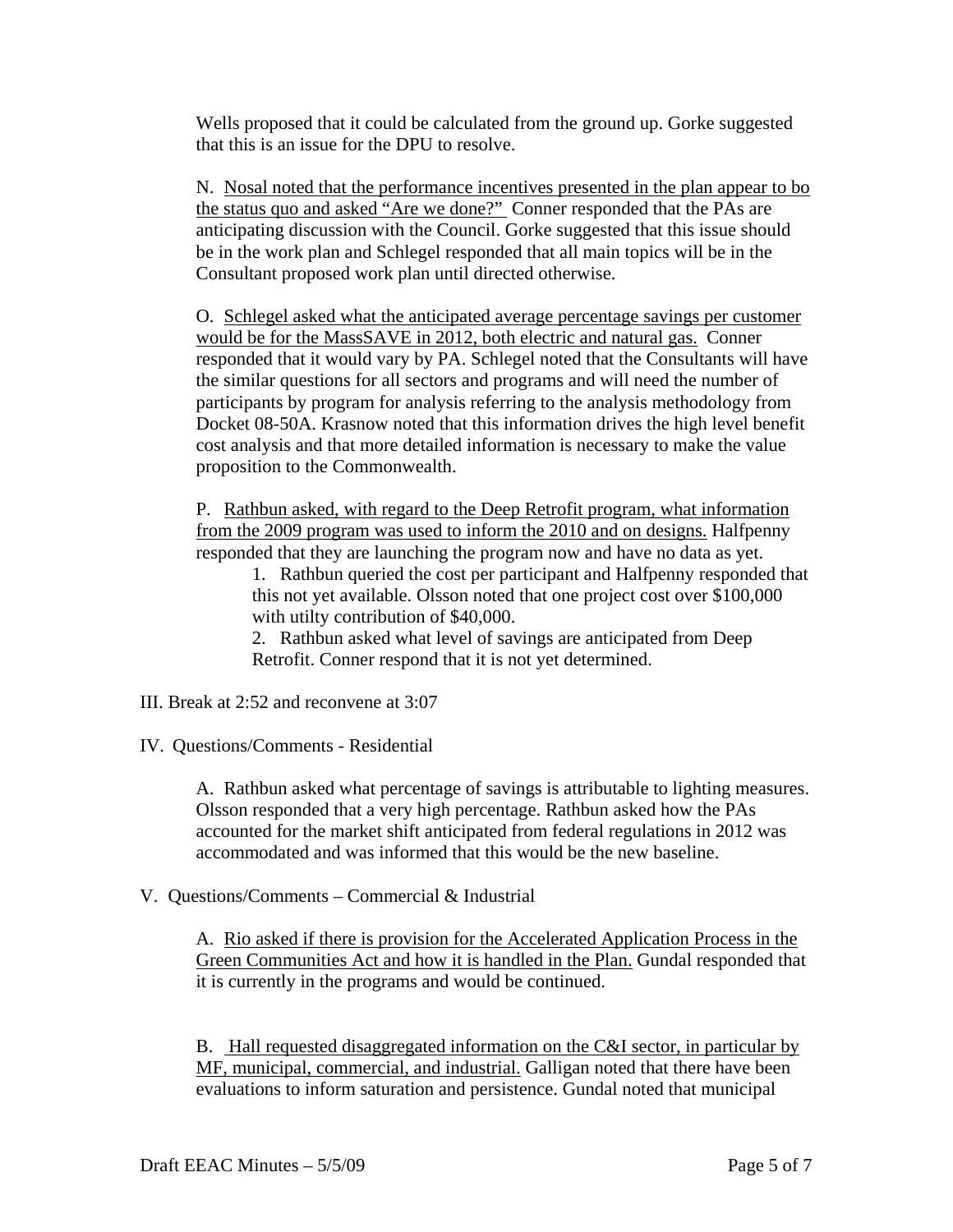customers are in the C&I rate class but have unique barriers and require targeted programs. Hall requested information on the institutional sector offerings, and for state government. Gorke noted more information will be sought.

C. Mattila asked how buildings with a variety of tenant classes would be handed. Gundal noted that the Office of the Future program addresses the issues Mattila raises and that more information will be in the next submission.

D. Rio noted that there are other dockets before the DPU that related to energy efficiency, e.g. SmartGrid, queried how these would be integrated into the Plan, and noted that these all add to ratepayer burden. Conner noted that per the GCA this is a separate issue. Gorke noted that it would be appropriate to describe the interactions of these initiatives.

E. Krasnow asked about inclusion of combined heat and power (CHP) applications, ramp up and program description. Lyne noted that time constraints prevented the level of detail they would have liked to provide and that it will be provided in subsequent discussion.

F. Rio proposed a pilot project for customers, e.g. chains, that have similar facilities in multiple service territories. Gorke noted that the Secretary has convened a large retail efficiency task force and that a report is anticipated soon.

G. Rio requested information on wastewater treatment plant initiatives. Buchler responded that implementation is pending.

H. Gromer asked the PAs to suggests the questions they should be asking, to define the handful of issues that really matter.

I. Krasnow noted that the PAs' Evaluation Monitoring and Verification (EM&V) proposal differs substantially from the Consultant's, reiterated the need for Consultant and DOER participation in EM&V, and the need for independent & objective evaluation. Rathbun concurred.

J. Rio asked about the level of customer contribution in the C&I programs. Gundal noted that the small C&I program, even with a customer contribution, is working well in this economic environment. Lyne noted that the final tables contain a summary of customer and total costs. Rio expressed a concern about providing incentives to companies that may cease to exist and expressed a preference for financing mechanisms. Gorke noted that incentives are negotiated, which has an impact on predictability. The issue of incentives structures will be need additional consideration.

VI. Public Comments